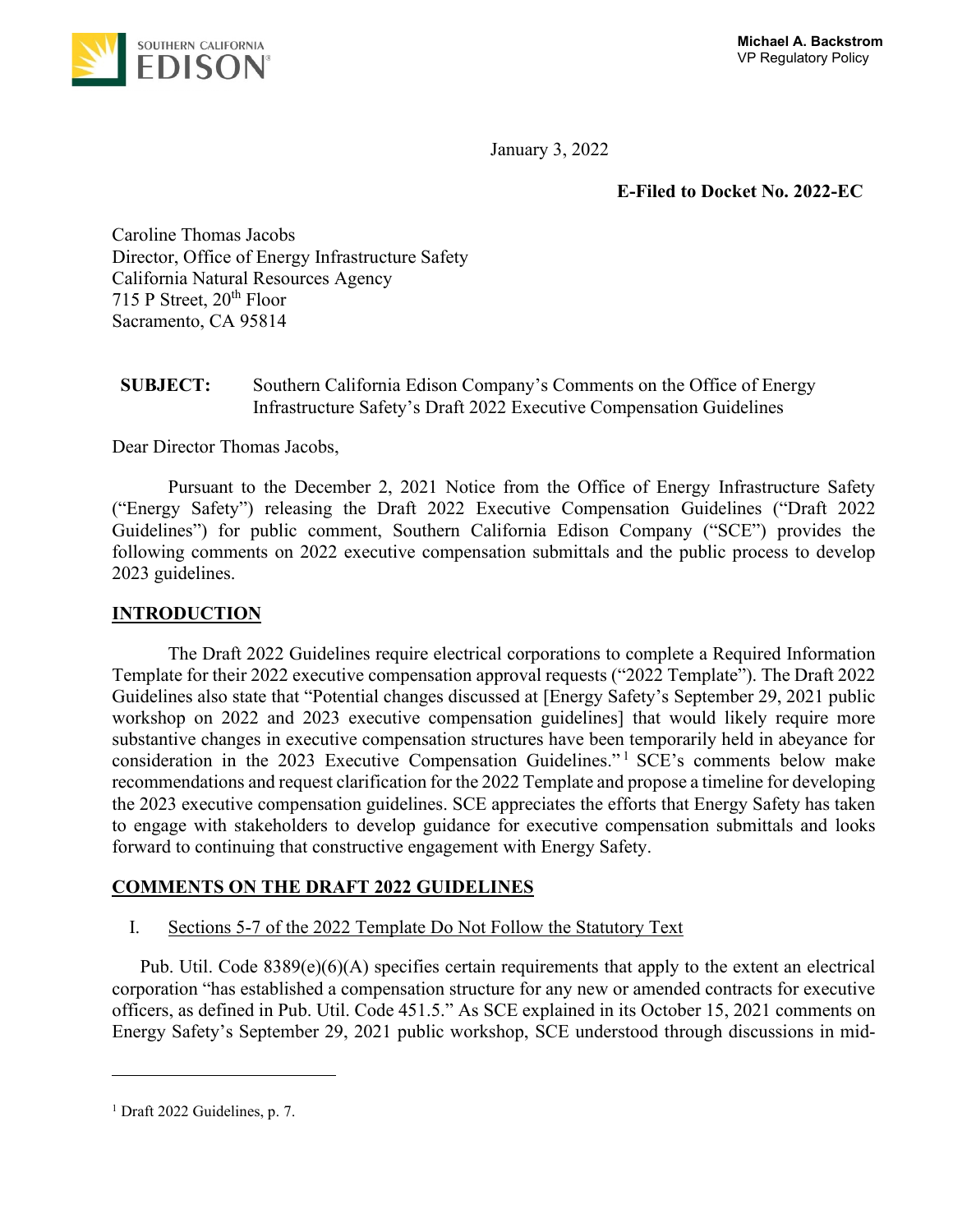2019, when the language for Pub. Util. Code 8389(e)(6)(A) was being developed, that Pub. Util. Code  $8389(e)(6)(A)$  was intended to apply solely to new or amended employment contracts that commit to a specific compensation structure for an executive officer. The employment contract announced by PG&E Corporation in April 2019 for William D. Johnson to become its CEO and President was discussed during the mid-2019 legislative discussions as an example of the type of contractual commitment to which Pub. Util. Code 8389(e)(6)(A) was intended to apply. In that contract, PG&E committed to a specific compensation structure for three years.<sup>2</sup>

Sections 5, 6, and 7 of the 2022 Template are intended to assess compliance with Pub. Util. Code  $8389(e)(6)(A).$ <sup>3</sup> However, the 2022 Template states that Section 5 applies "for each executive officer with a [sic] new or amended contracts." Sections 6 and 7 of the 2022 Template use similar phrasing. This phrasing switches the order of the relevant prepositional phrases in Pub. Util. Code 8389(e)(6)(A) and uses a different preposition, and those changes suggest a different meaning not supported by the statutory text. The statute was not drafted to apply to a "compensation structure" "for executive officers" *with* "new or amended contracts." Rather, Pub. Util. Code 8389(e)(6)(A) applies when an electrical corporation "has established" "a compensation structure" "for any new or amended contracts" "for executive officers." Establishing a "compensation structure" for "contracts" is appropriately interpreted as meaning that an electrical corporation has specified an entire compensation structure for which it has made a contractual commitment, such as through a term employment agreement and the contracts for components of compensation incorporated by reference in the employment agreement. In contrast, new or amended contracts for executive officers that reflect a contractual commitment by an electrical corporation to one component of compensation (e.g., an agreement to the terms and conditions for a new long-term incentive grant), but are not part of a contractual commitment to an entire compensation structure, do not establish a compensation structure and therefore do not trigger the application of Pub. Util. Code  $8389(e)(6)(A)$ .

SCE respectfully requests that Energy Safety revise Sections 5-7 so that they directly align with Pub. Util. Code 8389(e)(6)(A): (i) those Sections should apply only to the extent that an electrical corporation has contractually committed to a specific compensation structure through new or amended contracts for an executive officer; and, as a corollary, (ii) the 2022 Template should clarify that Sections 5-7 do not apply if the electrical corporation advises its executive officers, and they agree, that the electrical corporation may modify their compensation at any time in the electrical corporation's discretion.

### II. SERPS Should Not be Categorized as Perquisites

The Draft 2022 Guidelines categorize supplemental executive retirement plans ("SERP") as "Perquisites."<sup>4</sup> However, as the Securities and Exchange Commission ("SEC") has recognized, SERPs are not perquisites, and should instead be treated in the same manner as regular retirement or pension benefits. For purposes of disclosing compensation in proxy statements, the SEC has a separate category for "Change in Pension Value and Nonqualified Deferred Compensation Earnings"

<sup>2</sup> Form 8-K jointly filed by PG&E Corporation and Pacific Gas & Electric Company on April 16, 2019, available at https://www.sec.gov/Archives/edgar/data/0000075488/000095015719000456/form8k.htm.

<sup>3</sup> Draft 2022 Guidelines, p. 42.

<sup>4</sup> Draft 2022 Guidelines, pp. 45, 46, 56.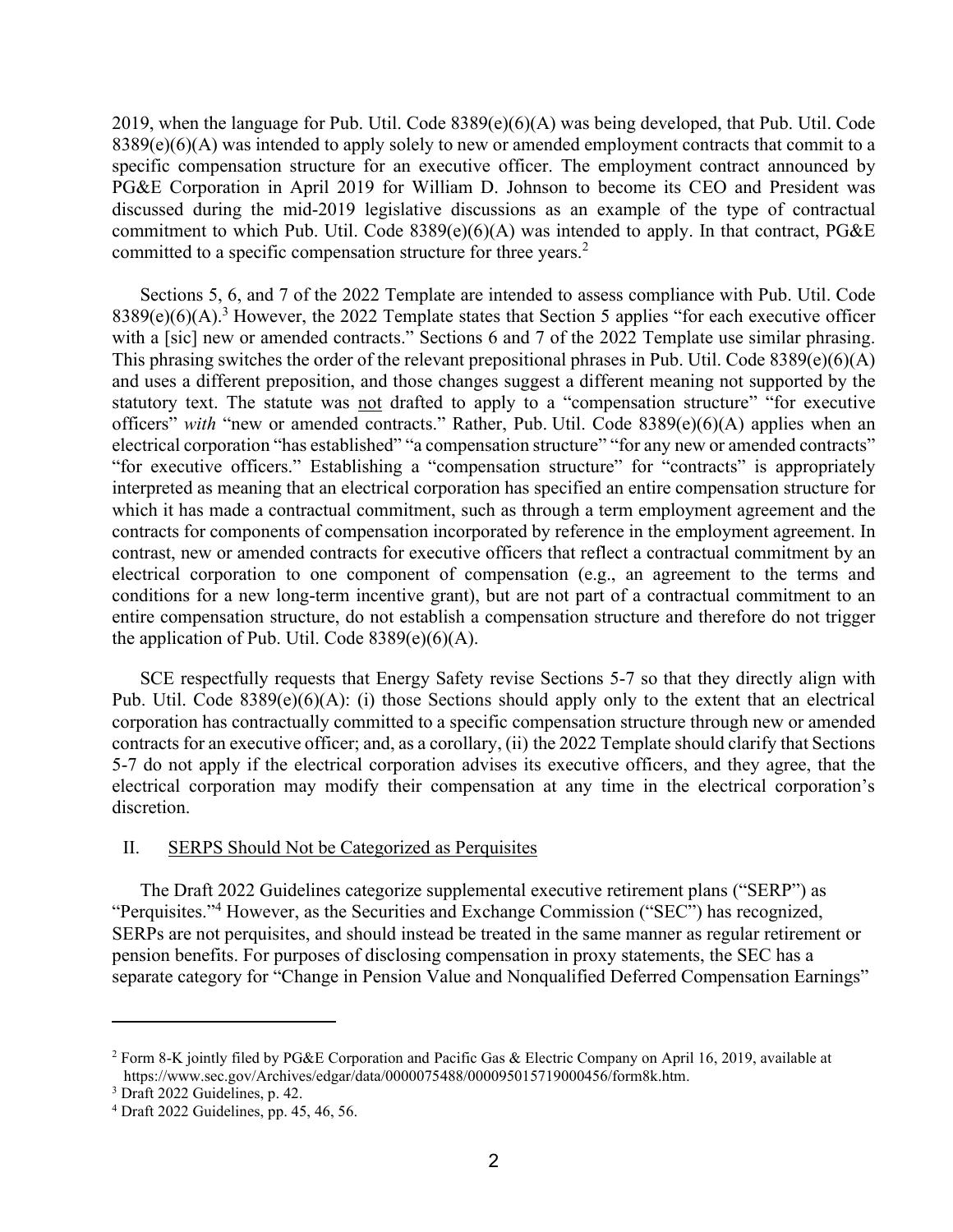that includes both "tax-qualified defined benefit plans and supplemental executive retirement plans."<sup>5</sup> In contrast, "Perquisites" are included in the "All Other Compensation" category.<sup>6</sup>

This separate categorization is meaningful for proxy statements because the compensation in the "Change in Pension Value and Nonqualified Deferred Compensation Earnings" category is the *only* compensation that is *excluded* from the total compensation calculation for each executive officer that is used to identify the company's named executive officers ("NEOs") for the proxy.<sup>7</sup> Perquisites are included in that total compensation calculation. 8

The Draft 2022 Guidelines require that SERP benefits be valued using the same "value that is disclosed in proxy statement summary compensation tables."<sup>9</sup> The value that is used for SERPs and other pension benefits in proxy statements is based on accounting rules and is highly volatile and sensitive to external variables, such as assumptions about life expectancy and changes in interest rates. These external variables are functions of actuarial and economic factors that are outside the control of the Compensation Committee, which is one of the reasons why the SEC decided to exclude "Change in Pension Value and Nonqualified Deferred Compensation Earnings" from the total compensation used for the NEO determination.<sup>10</sup> The external variables also result in an accounting value that may not accurately reflect the actual amounts that ultimately will be paid to the individual, since the assumptions used for benefit accruals and payments from SERPs and other pension plans may differ from assumptions used for accounting purposes and may change from time to time.

Another reason that the SEC decided to treat SERP and pension plan benefits similarly to each other and differently from other compensation is that the annual value of SERP and pension plan benefits is influenced so much by years of service.<sup>11</sup> Including the annual value of the SERP in the denominator for purposes of the "primary portion"<sup>12</sup> or "significant portion"<sup>13</sup> tests that Energy Safety is presumably considering for 2023 would bias those tests against long-serving executive officers. That runs counter to the goals of AB 1054. Retaining well-qualified, long-serving executive officers with a deep knowledge of how to run the electrical corporation is important for meeting safety and financial stability goals.

Energy Safety is already excluding regular pension plan benefits from the definition of "Total Direct Compensation."<sup>14</sup> SCE excludes both SERPs and regular pension plan benefits from Total Direct Compensation.<sup>15</sup> SCE respectfully requests that Energy Safety follow the approach of the SEC, and treat SERP benefits in the same manner as regular pension benefits, in particular excluding them

 $13$  Pub. Util. Code.  $8389(e)(6)(A)(iii)$ .

 $5$  17 C.F.R.  $\S 229.402(c)(2)(viii)$ , Instruction 1.

 $6$  17 C.F.R.  $\S$ 229.402(c)(2)(ix)(A).

<sup>&</sup>lt;sup>7</sup> 17 C.F.R. §229.402(a)(3), Instruction 1.

<sup>8</sup> *Ibid*.

<sup>9</sup> Draft 2022 Guidelines, p. 44.

<sup>10</sup> SEC Release No. 33-8732A, p. 119 (dated August 29, 2006).

<sup>11</sup> *Ibid*.

<sup>&</sup>lt;sup>12</sup> Pub. Util. Code.  $8389(e)(6)(A)(i)(I)$ .

<sup>&</sup>lt;sup>14</sup> Regular pension plan benefits seem to be included in the definition of "Benefit Programs." Draft 2022 Guidelines, p. 55. Benefit Programs are not included in the definition of "Total Direct Compensation." *Id.*, p. 57.

<sup>&</sup>lt;sup>15</sup> See 2021 Executive Compensation Submission of Southern California Edison Pursuant to Assembly Bill 1054, filed January 15, 2021 ("January 15, 2021 Submission"), p.1.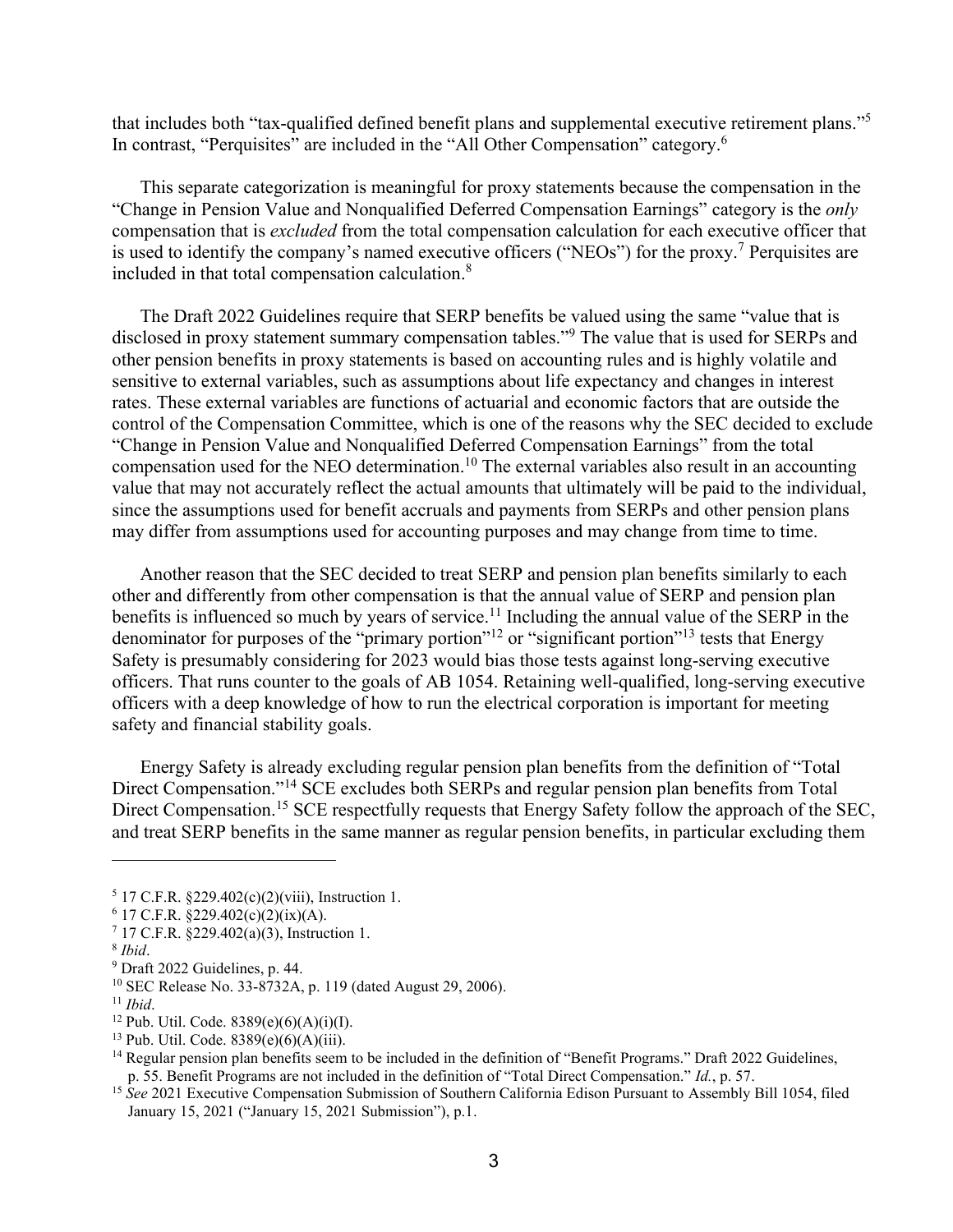from a definition of total compensation (in the case of the 2022 Template, Total Direct Compensation) for which inclusion would result in skewed and problematic results. The Draft 2022 Guidelines already define "Benefit Programs" as including plans that "[p]rovide financial security in the case of death... or retirement."<sup>16</sup> SERPs, like regular pension benefits, do provide financial security in the case of death or retirement. Accordingly, for all the reasons discussed in this section, SCE suggests that SERPs, like regular pension benefits, be included in the Benefit Programs definition and excluded from the Perquisites definition.

#### III. The Final Guidance Should Clarify Long Term Incentive Reporting Requirements

SCE requests that Energy Safety clarify information that needs to be reported for the Long-Term Incentive Program ("LTIP"), such as:

- The Draft 2022 Guidelines define the LTIP in two different ways: "all performance-based compensation awarded on a performance term of three or more years"<sup>17</sup> and "all incentive-based compensation held or delayed for three or more years."<sup>18</sup> SCE suggests a different approach. The LTIP should be defined as "all incentive-based compensation with a performance term or a vesting term greater than one year." The 2022 Template could separately request information regarding the portion of the LTIP that is "held or deferred for a period of at least three years." The Draft 2022 Guidelines appropriately provide that determining whether compensation is held or deferred three or more years is accomplished by subtracting the calendar year of grant from the calendar year of payment.<sup>19</sup> This suggested approach follows the text of Pub. Util. Code 8389(e)(6)(A)(iii), which requires (for new or amended employment contracts) that a significant portion of compensation be held or deferred for a period of at least three years, but does not require that the LTIP only consist of such delayed compensation. If Energy Safety uses this approach, then SCE suggests that STIP be re-defined as "all incentive-based compensation with a performance term of one year or less."
- The Draft 2022 Guidelines require electrical corporations to provide LTIP information on "Earned Value as a percentage of TIC... at the date of vesting,"<sup>20</sup> "Actual % of TIC at Vesting Date,"<sup>21</sup> and "Earned Value as a percentage of TDC... at the date of vesting."<sup>22</sup> However, SCE's LTIP grants have different vesting dates: SCE's performance shares have cliff-vested as of the last day of the three-calendar-year performance period, restricted stock units have generally cliff-vested as of the first New York Stock Exchange ("NYSE") trading day of the third year after grant, and stock options have vested ratably over a four-year period, generally as of the first NYSE trading day of each of the four years after grant. Not only do different types of LTIP have different vesting dates, but other components of compensation do not neatly tie to those vesting dates. For example, SCE's 2022 annual incentives will not vest until the payment date, which will likely be in early- or mid-March 2023. In addition, SCE values stock options at their grant date using a Black-Scholes calculation and values performance shares at

 $16$  Draft 2022 Guidelines, p. 55.

<sup>17</sup> *Id.*, pp. 30, 47.

<sup>18</sup> *Id.*, p 56.

<sup>19</sup> *See Ibid*.

<sup>20</sup> *Id*., p. 30.

<sup>21</sup> *Id*., p. 41.

<sup>22</sup> *Id.*, p. 47.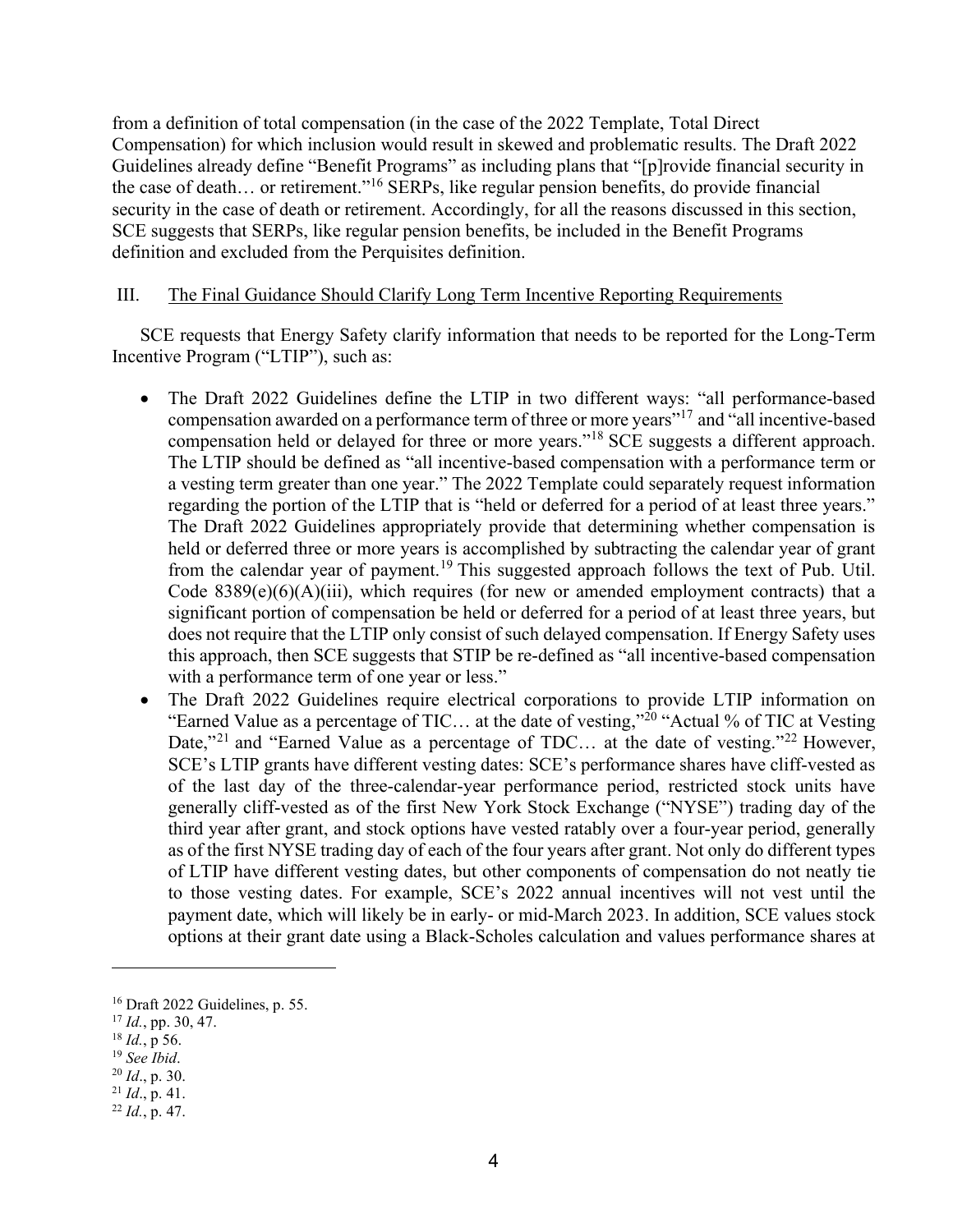their grant date using a Monte Carlo calculation. It would be extremely burdensome to perform these calculations for other dates. SCE suggests a different approach. For consistency among executive compensation approval requests and to avoid an unnecessary and unhelpful burden on electrical corporations, electrical corporations should not be required to provide "Earned Value" or "Actual %" as of the date of vesting. Instead, the 2022 Template should request that electrical corporations provide the intrinsic value as of December 31, 2021 of LTIP grants from 2019. Those intrinsic values could be combined with actual annual incentive paid for 2019 performance to determine an earned value as a % of Total Incentive Compensation for 2019 incentive grants. Actual salary paid for 2019 could then be added to determine earned value as a % of Total Direct Compensation.

• The current definition of "Grant Value" provides that it is "specified in the proxy statement."<sup>23</sup> However, that is only true for proxy officers. SCE suggests that the definition be revised to provide that "Grant Value" should be determined using the same methodology used to determine grant value for that form of compensation for the electrical corporation's officers whose compensation is disclosed in a proxy statement (or if none of the electrical corporation's officers have compensation disclosed in a proxy statement, then the grant value would be determined using the methodology that would apply if Item 402(c) of Regulation S-K applied to the disclosure of the compensation for the electrical corporation's executive officers).

## IV. Considerations for 2023 Guideline Development

## A. SCE's Recommendations for the Process for 2023

The Draft 2022 Guidelines state that "Energy Safety will hold a public process for the 2023 Guidelines in the first half of 2022."<sup>24</sup> SCE recommends that as part of this public process, Energy Safety hold a public workshop regarding the 2023 guidelines in mid-May, 2022, followed by a comment period, the issuance of draft 2023 guidelines, and another comment period. Starting the public process for 2023 in early or mid-May is advisable because the public process for 2023 guidelines should start promptly after briefing on 2022 executive compensation approval (which has a late April 2022 reply comment deadline)<sup> $25$ </sup> in order to allow enough time for a constructive public process that concludes with appropriate final guidance for 2023 issued in the summer or early fall of 2022. Such timing will provide SCE and other electrical corporations sufficient time to thoughtfully structure their executive compensation structures for 2023.

Electrical corporations would then be required to make their 2023 submissions in mid-March 2023. Energy Safety's subsequent review of those 2023 submissions should be limited to (i) determining whether the electrical corporation substantively complied with the key elements of Energy Safety's final guidance for 2023 (i.e., Energy Safety should approve an electrical corporation's submission and not require changes to the electrical corporation's 2023 executive compensation structure unless the structure clearly violates fundamental aspects of Energy Safety's final guidance for 2023) and (ii) evaluating changes to Energy Safety's guidance for purposes of 2024 executive

<sup>23</sup> Draft 2022 Guidelines, p. 55.

<sup>24</sup> *Ibid.*, p. 8.

<sup>25</sup> *Id*., p. 9.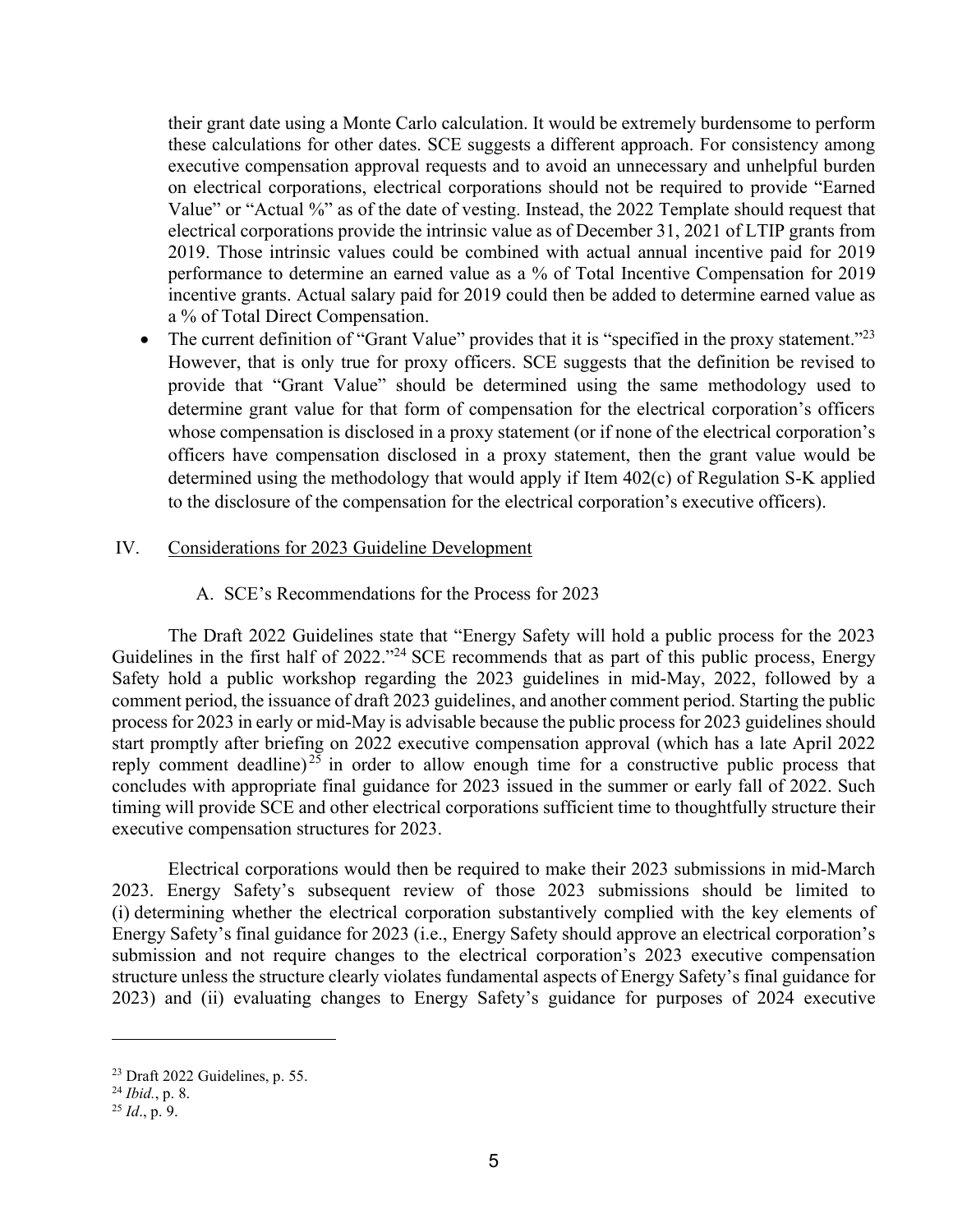compensation structures. As SCE has previously explained, it is too late to make changes to SCE's incentive compensation structure for a year after the beginning of March of that year. The annual grant date for long-term incentives is on or about March 1 of each year. In addition, SCE establishes and communicates its annual incentive goals to *all* employees (executive officers, represented employees, etc.) in January and February of the goal year to set expectations and incent the intended performance for the year. SCE's philosophy is to use the same goals for all employees and to communicate those goals to employees early in the year so that the entire company works together to achieve the company's goals.

# B. SCE's Executive Compensation Structure Substantially Tracks Assigned Commissioner Ruling Executive Compensation Proposal 9

The Draft 2022 Guidelines encourage electrical corporations other than PG&E to review and consider adopting the executive compensation requirements that apply to PG&E pursuant to the final decision approving PG&E's reorganization plan (D.20-05-053), which obligated PG&E to comply with the requirements proposed in Assigned Commission Ruling Executive Compensation Proposal 9 (ACR 9). SCE has reviewed these executive compensation requirements for PG&E. SCE's executive compensation program substantially tracks the ACR 9 requirements for PG&E; to the extent SCE's program differs, those differing features reflect the judgment of SCE's independent Compensation and Executive Personnel Committee, with input from the committee's independent compensation consultant, regarding how SCE's executive compensation structure can best serve the long-term interests of SCE and its stakeholders, including promoting safety as a priority and helping ensure public safety and utility financial stability.<sup>26</sup> SCE respectfully requests that Energy Safety not impose ACR 9 requirements on SCE for 2023 or future years. Such a requirement would not be supported by the statutory language of AB 1054 and would impinge on the authority and duty of SCE's independent Compensation and Executive Personnel Committee under state and federal law to exercise its judgment in setting the compensation structure for executive officers to best serve the long-term interests of SCE and its stakeholders.

# C. Energy Safety Should Not Require its Categorization of Safety Metrics to be Used to Pre-Set Safety Weightings

The Draft 2022 Guidelines require that electrical corporations' submissions assign metrics according to Energy Safety's categories and sub-categories.<sup>27</sup> SCE cautions against the use of these categories and sub-categories for (i) assessing whether an electrical corporation's executive incentive compensation is structured to promote safety as a priority and to ensure public safety and utility financial stability, or (ii) prescribing pre-set weightings for safety for 2023 or later years. Many of Energy Safety's non-safety categories are driven by and support advancement of safety. For example, operational and improvement metrics like quality conformance are focused on improving asset performance that leads to better safety outcomes. SCE also designates some of its goal metrics that

<sup>26</sup> January 15, 2021 Submission, *supra* note 15, at 17-19.

<sup>27</sup> *Id.*, p. 59.